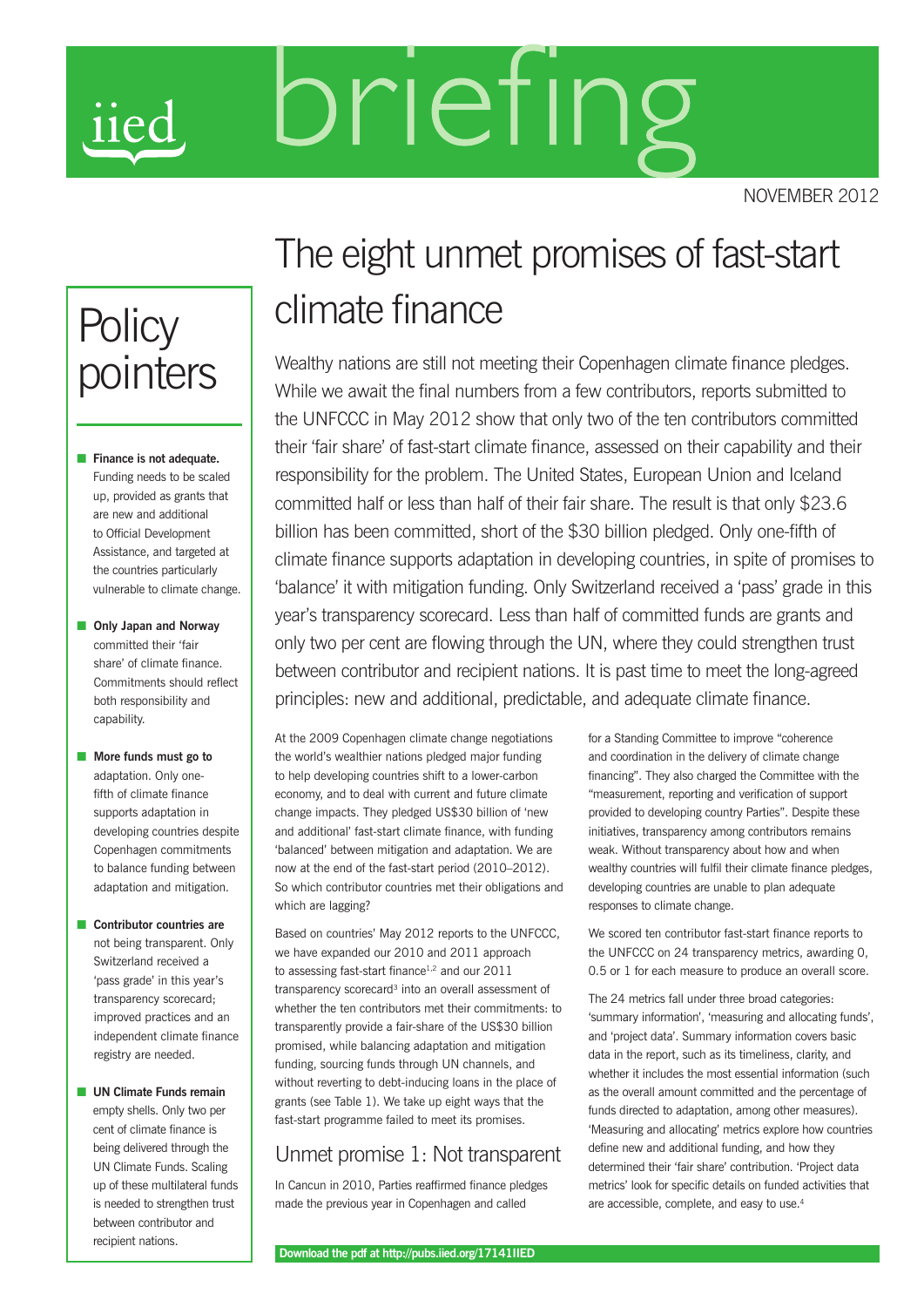Last year, Norway, Japan and the EU were the only contributors scoring near or over 50 per cent for

## Only one-fifth of climate finance supports adaptation in developing countries

transparency. This year, Switzerland, Liechtenstein and Australia have supplanted them at the top.

By not submitting a report Norway fell from first to worst. Nevertheless,

Switzerland's 67 per cent — the top score — is still a poor grade for most university students. Of the contributors that submitted reports, the United States has fallen into last place. Table 2 presents the scorecard for 2012.

#### Unmet promise 2: Contributing a fair share

Thus far, donors have only committed a total of US\$23.6 billion of the US\$30 billion promised in Copenhagen. Actors including the European Union, United States, Canada and New Zealand have indicated have indicated that they will make additional fast start contributions by the end of the period.<sup>5</sup>

What portion of climate finance should each contributor deliver? And are those most responsible and able to contribute fulfilling their obligations? Whether or not countries had offered their own rationale, we assessed a 'fair share' of the overall US\$30 billion pledge based on an average of two scores. These include 'responsibility' for the problem of climate change and 'capability' (national income), compared across contributors (see Table 1).

We measured responsibility obligations based on a contributor's cumulative historical carbon dioxide emissions between 1960 and 2008. To calculate what portion each donor should have provided, we divided

each donor's percentage contribution of the total US\$30 billion pledge by their percentage of the total emissions caused by all the donor countries.

We also scored the capability of a donor to meet its obligations based on the size of its economy. To calculate this capability-based fair share, we divided each donor's percentage contribution of the total US\$30 billion pledge by their percentage of the total US\$30 billion commitment by their percentage of the combined Gross Domestic Product of all contributors (using the most recent World Bank data — from 2011).

Although Norway did not submit a report this year, we were still able to calculate its fair share score using last year's numbers. Over the fast-start period, Norway and Japan have performed the best of any donors, contributing several times above their fair share. New Zealand and Canada contributed near their fair share, while all other actors have contributed below what they should.

#### Unmet promise 3: Balanced funding for adaptation

One of the key stipulations of the fast-start finance was to strike a balance between adaptation and mitigation funding. So far, this has not been achieved. In the 2010 country reports, the percentage of funds allocated for adaptation projects was in the low teens. By 2011, countries had slightly improved — 19–25 per cent had been allocated for adaptation projects.

In this briefing we consider the share of funds that have been committed to adaptation during the entire fast-start finance period, 2010–2012. Unfortunately, we find that our high estimate now barely exceeds 20 per cent for the period — a far cry from the 50 per cent required to achieve true 'balance', as most recipient countries understand the term.

|                          | <b>Fast-start finance</b><br>commitment (US\$ millions) <sup>#</sup> | <b>Fair share</b> | % adaptation | % grants | % through UN funds |  |  |
|--------------------------|----------------------------------------------------------------------|-------------------|--------------|----------|--------------------|--|--|
| Norway*                  | 710                                                                  | 492%              | $9 - 11%$    | 100%     | $1\%$              |  |  |
| Japan                    | 9,600                                                                | 291%              | 12-18%       | 21%      | $1\%$              |  |  |
| <b>New Zealand</b>       | 69.8                                                                 | 88%               | 32-35%       | 100%     | $0\%$              |  |  |
| $Canada*$                | 1,015.6                                                              | 84%               | $9 - 12%$    | 25%      | 2%                 |  |  |
| Switzerland <sup>†</sup> | 135.5                                                                | 75%               | 39%          | 100%     | 11%                |  |  |
| <b>Australia</b>         | 603                                                                  | 74%               | 52%          | 100%     | 7%                 |  |  |
| Liechtenstein            | 2.1                                                                  | 70%               | 67%          | 100%     | $0\%$              |  |  |
| EU <sup>#</sup>          | 6,390                                                                | 54%               | 32%          | 55%      | 3%                 |  |  |
| USA <sup>#</sup>         | 5,100                                                                | 43%               | 17%          | 67%      | 2%                 |  |  |
| <b>Iceland</b>           | $\mathbf{1}$                                                         | 15%               | 23-47%       | 100%     | 13%                |  |  |
| <b>Total</b>             | 23,627                                                               | 79%               | 20-22%       | 45%      | 2%                 |  |  |

**Table1. Meeting promises.** 

*A more detailed table for fair share figures is available at http://pubs.iied. org/17143IIED.*

*\*Norway had not submitted the report due in May, so the numbers included for Norway in this table are from the last report submitted, in May 2011. #Said that they will provide additional funds by the end of 2012.5 † Total Swiss finance for climate change for during the fast start period was US\$387 million; however, this includes funding that is not new and additional. ‡ Currency exchange rates to US\$ are either as given by the country report or, where this was not provided, we used an exchange rate as of June 2012.*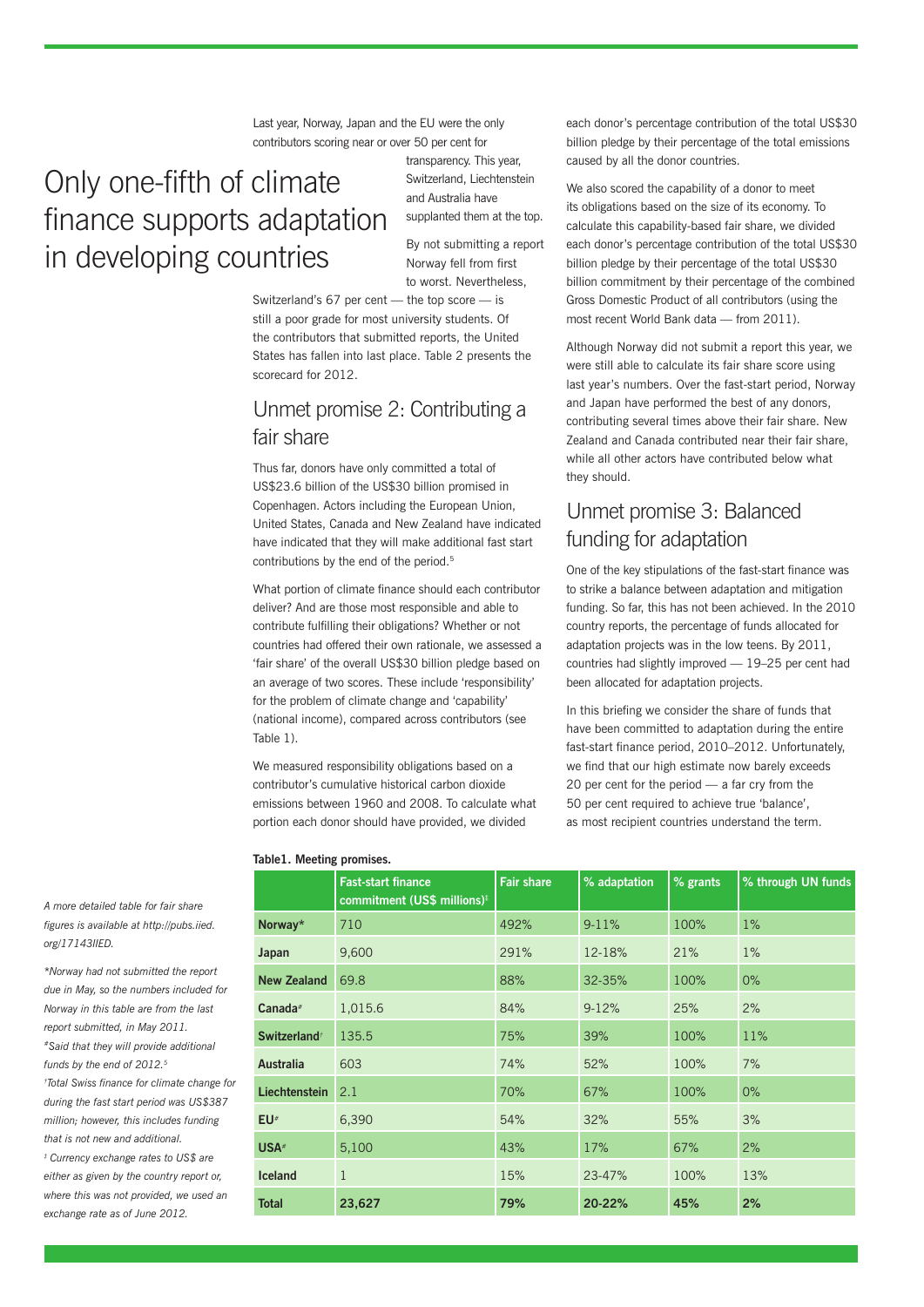#### **Table 2. Transparency scorecard, fast-start reports filed in May, 2012**

| <b>Transparency</b><br>rank | <b>Contributor</b> | <b>Summary</b><br>information | <b>Baseline definition</b> | Project level data | <b>Overall score</b> |
|-----------------------------|--------------------|-------------------------------|----------------------------|--------------------|----------------------|
| $\mathbf{1}$                | Switzerland        | 75%                           | 67%                        | 59%                | 67%                  |
| $\overline{2}$              | Liechtenstein      | 40%                           | 67%                        | 59%                | 52%                  |
| $\overline{3}$              | Australia          | 80%                           | 67%                        | 18%                | 50%                  |
| $\overline{4}$              | Iceland            | 45%                           | 17%                        | 50%                | 44%                  |
| 5                           | New Zealand        | 50%                           | 33%                        | 32%                | 40%                  |
| 5                           | <b>EU</b>          | 60%                           | $0\%$                      | 32%                | 40%                  |
| $\overline{7}$              | Japan              | 55%                           | 17%                        | 27%                | 38%                  |
| 8                           | Canada             | 55%                           | 50%                        | 14%                | 35%                  |
| 9                           | <b>USA</b>         | 40%                           | 17%                        | 23%                | 29%                  |
| 10                          | Norway             | $0\%$                         | 0%                         | $0\%$              | $0\%$                |

*See the online-only table at http://pubs.iied.org/17141IIED for details of scoring on the 24 sub-indicators.*

Although Australia, Switzerland and Liechtenstein lead, allocating around half of their contributions to adaptation, many more countries give less than a third of their funds for adaptation (see Table 1).6

Recent estimates of the amount of funds developing countries actually need to adapt to climate change impacts range from US\$86 billion to US\$109 billion by 2015.<sup>7</sup> In comparison, donors have allocated US\$1.5 billion per year for adaptation, a mere 1–2 per cent of this need.

#### Unmet promise 4: Debt-free finance

Funds promised during the fast-start finance period fall into one of two categories: grants or loans. Projects funded with loans leave recipient nations with an obligation to pay back money to the donor nation with interest. This is inappropriate for adaptation, and goes against the principles of the Convention.

Although six of the ten donors committed grant funding alone, the overall portion of fast-start finance that is debt-free remains under 50 per cent, as calculated from the country reports for the whole fast-start period. This is because it was the four largest contributors — the United States, the European Union, Japan and Canada — that did not commit to exclusively grant-based funding (see Table 1).

#### Unmet promise 5: Funds are not channelled through the UN

The Cancun Agreements promised to channel adaptation and mitigation funds through "a governance structure providing for equal representation of developed and developing countries". This was in response to rising calls for climate finance to be governed more democratically, and was intended to let

Parties to the United Nations Framework Convention on Climate Change (UNFCCC) better guide fund management.

The Special Climate Change Fund, Adaptation Fund and Least Developed Countries Fund are now better established, and promise more transparency and voice to recipient parties than other multilateral sources of aid. But the overall percentage of fast-start finance channelled through these funds remains a dismal 2 per cent (Table 1). Only Australia, Switzerland and Iceland contribute more than 6 per cent of climate finance through these channels. Will the new Green Climate Fund face a similar fate?

#### Unmet promise 6: Funds may not be new

The Copenhagen promises were for US\$30 billion 'new and additional' funds. Beneficiary nations are gravely concerned that fast-start finance must not be money reallocated from previous promises on basic needs, such as health and education.

There has been some progress on transparency in this. Four of the country reports submitted to the UNFCCC in May 2012 contain better baseline definitions for determining which funds are in fact new and additional. Six out of ten contributors have now received points for clarity.

Nevertheless, transparent definitions are not enough to confirm that funds are not diverted from other pressing development needs. Overall, poor transparency made it impossible to include individual scores on 'new and additional' funds.

But if fast-start climate finance is indeed new and additional, overall levels of Official Development Assistance (ODA) should be increasing. Yet, according to the OECD, between 2008 to 2011 all ODA for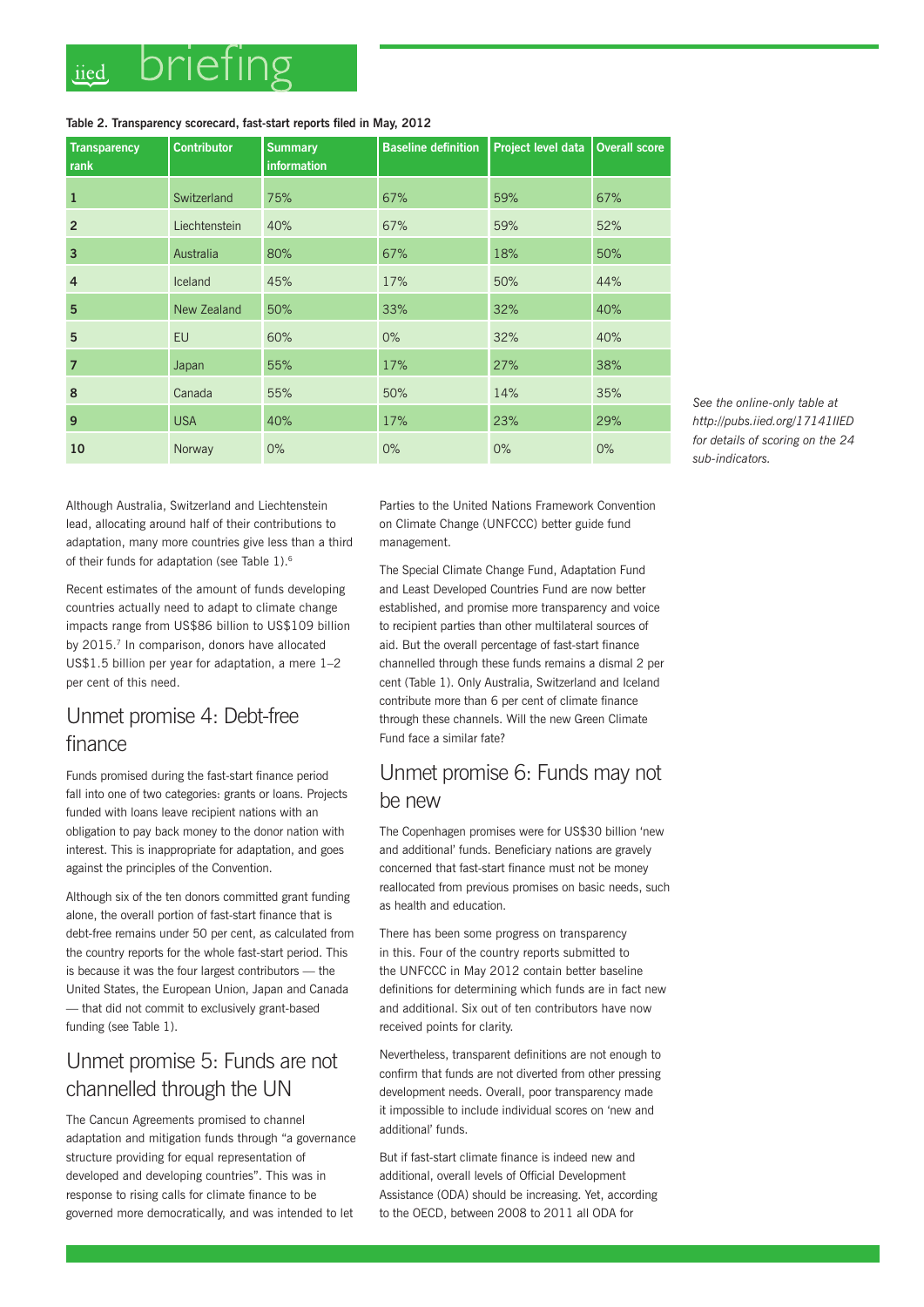#### brieting iied

all purposes from all countries (not just the fast-start contributors) rose only by about US\$11.7 billion.<sup>8</sup>

#### Unmet promise 7: Vulnerability not addressed

In recent negotiations, the Least Developed Countries (LDCs), the Africa Group, and the Alliance of Small Island States (AOSIS) negotiating groups became more vocal about their vulnerability to adverse climate change. The convention texts do indeed prioritise them as "most vulnerable." These nations' citizens are already experiencing dramatic environmental changes, from sea level rise in Bangladesh, Tuvalu and the Gambia to reduced crop yields and drought in the Sahel. It is crucial that climate finance addresses these most vulnerable countries' needs, but only two of the ten contributors provided data to show whether they had done this.

Poor information makes it very difficult to assess how contributor countries address vulnerability. But there is one indicator: the most urgent and immediate adaptation needs identified in the Least Developed Countries' National Adaptation Programmes of Action require an estimated US\$3 billion. To date, only US\$536.7 million has been pledged to the Least Developed Countries Fund (the LDCF).9 Given that the fund remains short by nearly US\$2.5 billion, and that only 2 per cent of fast-start finance has been channelled through UN funds like the LDCF, where vulnerable countries feel their voices can be heard, it is safe to say there is an urgent need for improvement.

#### Unmet promise 8: Pledges not delivered

Although large fast-start pledges are appreciated, what really matters to developing countries is actual delivery of funds (what are called 'disbursements').

Unfortunately, most of the donors have failed to disclose how much they have delivered thus far.

In 2012, only Canada, Iceland, and Australia provided useful figures for disbursements in their reports. Switzerland also mentioned disbursements, but conflated projections of future with current disbursements. Norway has previously described disbursements, but submitted no report this year.

A report by Bloomberg New Energy Finance estimates that only US\$11.3 billion total of fast-start finance had been delivered to different funding agencies by September 2011.10 Another source considering total climate finance (not just fast start) suggests that, on average, climate finance disbursements are less than 25 per cent of the amount approved for delivery, and less than 10 per cent of the totals originally pledged. $11$  Because there is no agreed classification for the status of project funds, nor consistent reporting of 'deposited', 'approved' and 'disbursed' finance, we could not score countries on disbursement. But clearly, there is far to go before all of the funds that were pledged actually get delivered and put to use.

#### **n** DAVID CIPLET, SPENCER FIELDS, KEITH **MADDEN, MIZAN KHAN AND TIMMONS ROBERTS**

*David Ciplet is a Researcher and PhD candidate at Brown University, United States, where Spencer Fields is Alumnus and Researcher with the Climate and Development Lab, and Keith Madden is an undergraduate. Mizan Khan is Visiting Scholar at Brown and Professor of Environmental Management at North South University, Bangladesh. Timmons Roberts is Non-Resident Senior Fellow at the Brookings Institution and Ittleson Professor of Environmental Studies and Sociology at Brown University, United States. The Brown Climate and Development Lab work with IIED's Climate Change Group to provide support for the Least Developed Countries group.*

#### **Notes**

n 1 Ciplet, D. *et al.* 2010. *Fast start adaptation funding: keeping promises from Copenhagen.* IIED Briefing. IIED, London. http://pubs. iied.org/17088IIED <sup>2</sup> Ciplet, D. *et al.* 2011. *Adaptation finance: How can Durban deliver on past promises?* IIED Briefing. IIED, London. http://pubs.iied.org/17115IIED <sup>3</sup> Ciplet, D. *et al.* 2011. Scoring fast-start climate finance: leaders and laggards in transparency. IIED Briefing. IIED, London. http://pubs.iied.org/17100IIED ■ <sup>4</sup> The methodology for this year's transparency scorecard is almost identical to our 2011 scorecard (ref. 3). The only difference is that this year, if a country did not report all project level data, that country could not score higher than 0.5 in the rest of the project level criteria.  $\blacksquare$  <sup>5</sup> This is due to the fact that this data was taken from reports submitted to the UNFCCC through May 2012. Three countries have proposed specific additional contributions to be made by the end of the period: the EU US\$3.6 billion; Canada US\$235 million; and New Zealand US\$48.8 million. The US has also said that it will make additional contributions, but has not specified an amount.  $\blacksquare$  <sup>6</sup> Adaptation percentages by country and overall are presented as a range. Low estimates are based on adaptation funding listed in each country's 2011 and 2012 reports. High estimates also include a third category of projects besides adaptation and mitigation (i.e. 'multi-sector', 'capacity-building', or 'both'). For contributors that listed such a category, we applied 50% per cent as an estimate for the extra portion counting as adaptation. **n** 7 UNDP Human Development Report as cited in Agrawala, S., Fankhauser, S. (eds). 2008. *Economic Aspects of Adaptation to Climate Change. Costs, Benefits and Policy Instruments*. OECD, Paris. ■ <sup>8</sup> Query by the authors of OECD ODA Flows Data at http://stats.oecd.org/qwids ■ <sup>9</sup> Ciplet *et al.* unpublished. Least Developed Country demands for replenishment of the LDC Fund. <sup>10</sup> Cuming, V. 2011. *Have developed nations broken their promise on \$30bn 'fast-start' finance?* Bloomberg New Energy Finance White Paper, September 2011. www.newenergyfinance.com/WhitePapers/download/47  $\blacksquare$ <sup>11</sup> www.climatefundsupdate.org/global-trends/size-spending



This briefing is published by IIED in association with ecbi.

The International Institute for Environment and Development (IIED) is an independent, nonprofit research institute working in the field of sustainable development. IIED provides expertise and leadership in researching and achieving sustainable development at local, national, regional and global levels.

The European Capacity Building Initiative (ecbi) is an initiative for sustained capacity building in support of international climate change negotiations.

This briefing has been produced with the generous support of Danida (Denmark), Irish Aid, Norad (Norway) and Sida (Sweden).

Contact: Achala Chandani achala.chandani@iied.org 80–86 Gray's Inn Road, London WC1X 8NH, UK Tel: +44 (0)20 3463 7399 Fax: +44 (0)20 3514 9055 Website: www.iied.org

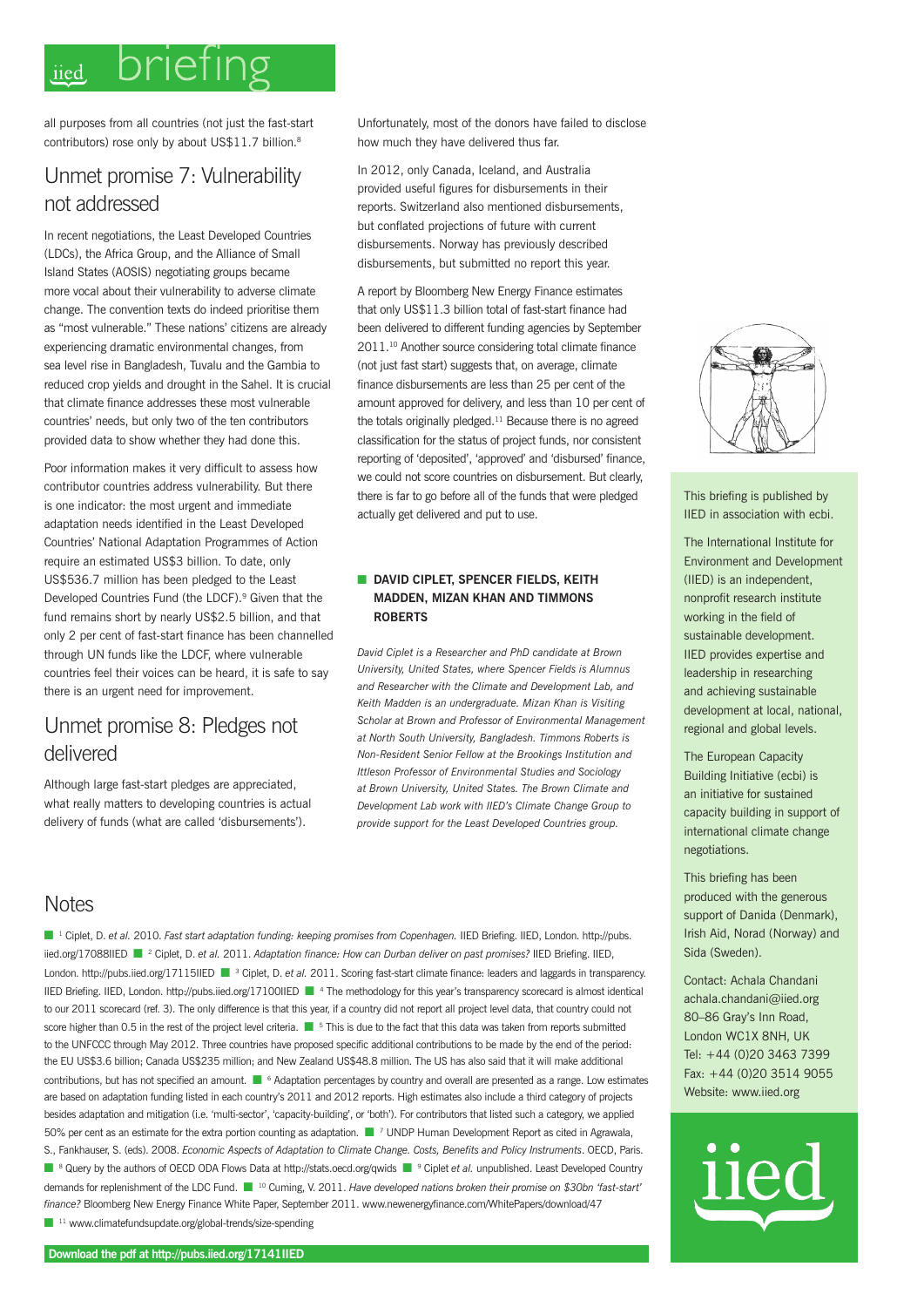# iied briefing

### Fair share figures

*This online-only addition to the briefing gives full details of the fair share figures summarised in Table 1.*

| <b>Capability</b>                                     | <b>Switzerland</b> | Liechtenstein | <b>Australia</b> | <b>Iceland</b> | <b>New Zealand</b> | <b>EU</b> | <b>Japan</b> | Canada   | <b>USA</b> | <b>Norway</b> | <b>Total</b> |
|-------------------------------------------------------|--------------------|---------------|------------------|----------------|--------------------|-----------|--------------|----------|------------|---------------|--------------|
| Fast-start finance commitment (hundred millions)      | 1.355              | 0.02092       | 6.03             | 0.01           | 0.698              | 63.9      | 96           | 10.16    | 51         | 7.1           | 236.27       |
| GDP (hundreds of millions of US\$)                    | 635.65             | 4.826         | 1371.764         | 14.059         | 142.477            | 17552.216 | 5867.154     | 1736.051 | 15094      | 485.803       | 42904        |
| % of total GDP of donors                              | 1.48%              | 0.01%         | 3.20%            | 0.03%          | 0.33%              | 40.91%    | 13.68%       | 4.05%    | 35.18%     | 1.13%         | 100.00%      |
| % of total \$30 billion fast-start finance commitment | 0%                 | $0\%$         | 2%               | $0\%$          | $0\%$              | 21%       | 32%          | 3%       | 17%        | 2%            | 79%          |
| Fair share commitment (capability)                    | 4.44               | 0.03          | 9.6              | 0.09           | 0.99               | 122.73    | 41.04        | 12.15    | 105.54     | 3.39          | 300          |
| Fair share score (capability)                         | 31%                | 70%           | 63%              | 11%            | 71%                | 52%       | 234%         | 84%      | 48%        | 209%          |              |
| Responsibility                                        | <b>Switzerland</b> | Liechtenstein | <b>Australia</b> | <b>Iceland</b> | <b>New Zealand</b> | <b>EU</b> | <b>Japan</b> | Canada   | <b>USA</b> | <b>Norway</b> | <b>Total</b> |
| Fast-start finance commitment (hundred millions)      | 1.355              | 0.02092       | 6.03             | 0.01           | 0.698              | 63.9      | 96           | 10.16    | 51         | 7.1           | 236.27       |
| Cumulative emissions (MT CO <sub>2</sub> 1960-2008)   | 1883.5             |               | 11628.95         | 88.22          | 1088.78            | 189005.11 | 45772.04     | 20009.12 | 227278.14  | 1521.56       | 498275.42    |
| Responsibility II (cumulative 1960-2008)              | 0.38%              | 0.01%         | 2.33%            | 0.02%          | 0.22%              | 37.93%    | 9.19%        | 4.02%    | 45.61%     | 0.31%         | 100.01%      |
| % of total \$30 billion fast-start finance commitment | 0%                 | 0%            | 2%               | 0%             | 0%                 | 21%       | 32%          | 3%       | 17%        | 2%            | 79%          |
| Fair share commitment (responsibility)                | 1.13               | 0.03          | 7.00             | 0.05           | 0.66               | 113.80    | 27.56        | 12.05    | 136.84     | 0.92          | 300.03       |
| Fair share score (responsibility)                     | 119%               | 70%           | 86%              | 19%            | 106%               | 56%       | 348%         | 84%      | 37%        | 775%          |              |
| <b>Aggregate score</b>                                | <b>Switzerland</b> | Liechtenstein | <b>Australia</b> | <b>Iceland</b> | <b>New Zealand</b> | <b>EU</b> | <b>Japan</b> | Canada   | <b>USA</b> | <b>Norway</b> |              |
| Fair share                                            | 75%                | 70%           | 74%              | 15%            | 88%                | 54%       | 291%         | 84%      | 43%        | 492%          | 79%          |